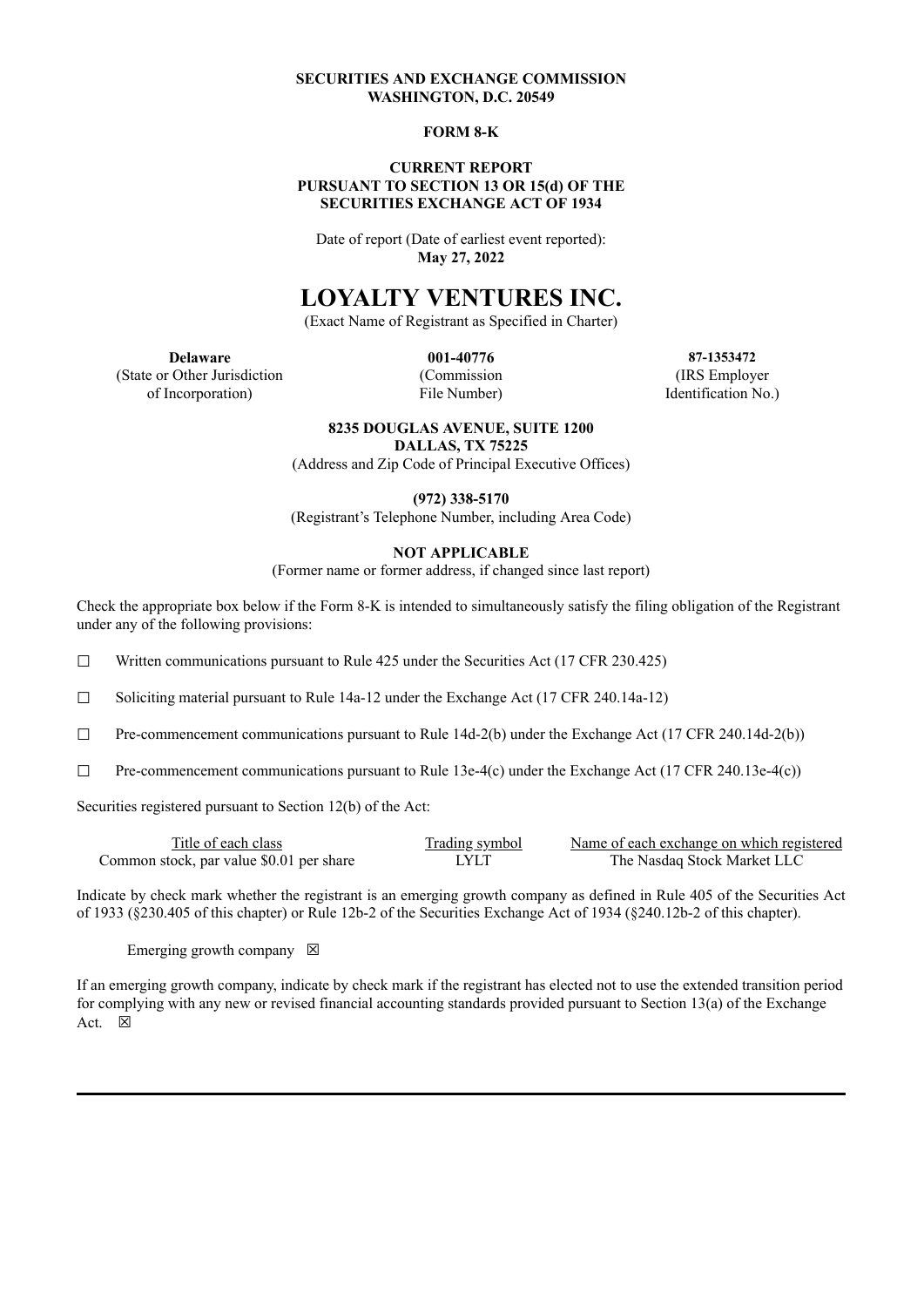## **Item 5.02 Departure of Directors or Certain Officers; Election of Directors; Appointment of Certain Officers; Compensatory Arrangements of Certain Officers.**

In a Form 8-K dated April 5, 2022 and subsequently in its Proxy Statement for the 2022 Annual Meeting of Stockholders filed April 14, 2022, Loyalty Ventures Inc. (the "*Company*") disclosed the termination without cause of Blair F. Cameron, the former President, AIR MILES® Reward Program, from LoyaltyOne, Co. ("*LoyaltyOne*"). On May 27, 2022, the Company, LoyaltyOne and Mr. Cameron entered into a Separation Agreement (the "*Separation Agreement*").

Pursuant to the Separation Agreement, in satisfaction of his entitlements under the Canadian *Employment Standards Act, 2000* and in consideration for a broad release of the Company and LoyaltyOne and his agreements not to disparage, not to disclose confidential information and to provide cooperation as permitted in certain matters, Mr. Cameron will receive salary and benefits continuance in the cash amount of CAD 1,416,564 over a period of 18 months that commenced April 5, 2022, subject to a reduced amount and discontinuance of benefit plan participation in the event Mr. Cameron commences alternate employment during the 18-month period. Further, LoyaltyOne shall pay up to CAD 7,500 (plus Canadian harmonized sales tax (HST)) to Mr. Cameron's legal counsel. All unvested equity awards and time-based cash awards outstanding under the Company's 2021 Omnibus Incentive Plan as of April 5, 2022 were forfeited in accordance with their terms.

The foregoing summary of the Separation Agreement is qualified in its entirety by reference to the full text of such agreement, a copy of which is attached as Exhibit 10.1 hereto and incorporated by reference herein.

### **Item 9.01 Financial Statements and Exhibits.**

(d) Exhibits

#### **Exhibit No. Document Description**

- [10.1+](#page-3-0) Separation Agreement, dated as of May 27, 2022, by and among Loyalty Ventures Inc., LoyaltyOne, Co. and Blair F. Cameron
- 104 Cover Page Interactive Data File (embedded within the Inline XBRL document).

 $+$  Pursuant to Item 601(b)(10)(iv) of Regulation S-K, certain identified information has been excluded from this exhibit.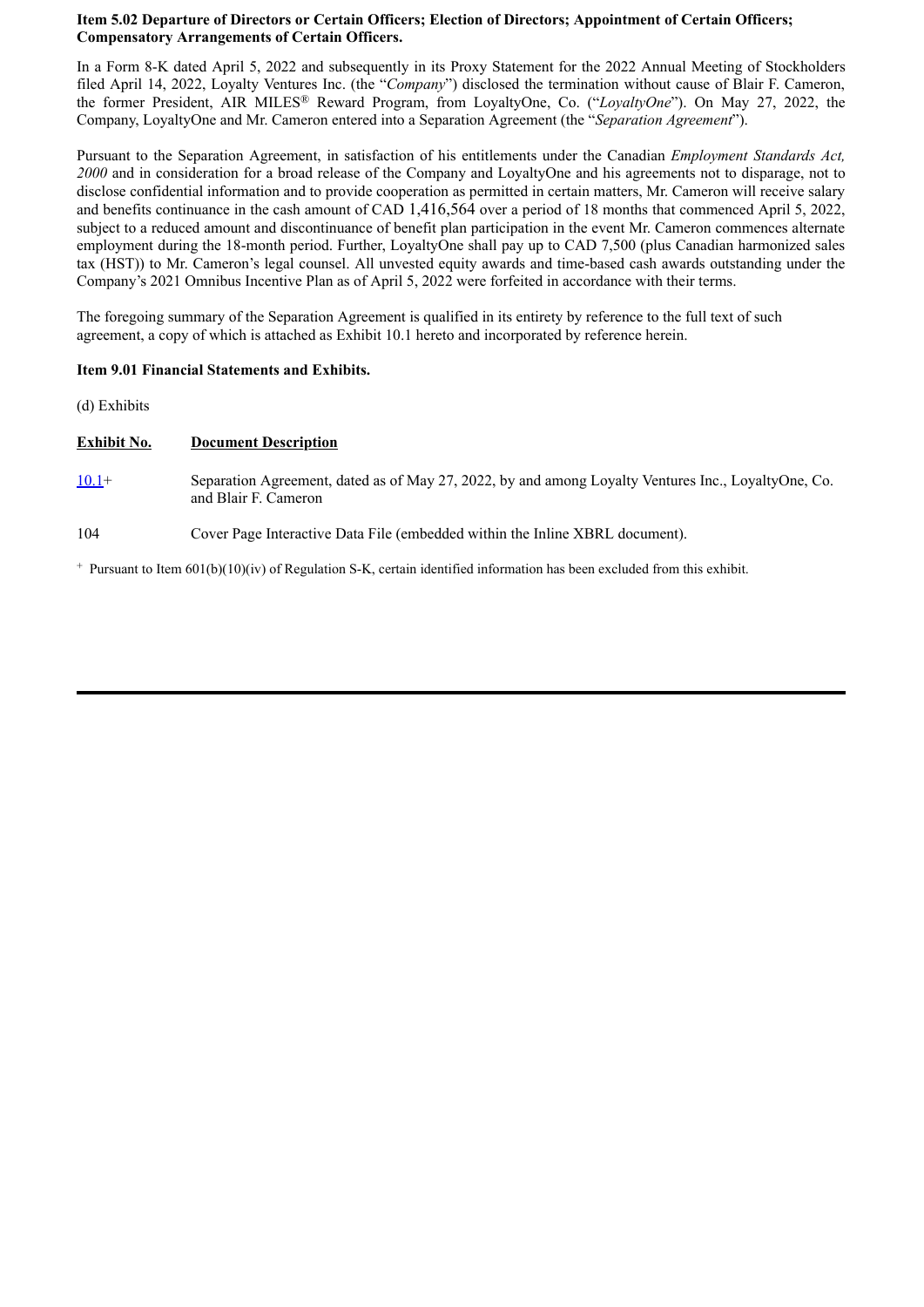## SIGNATURES

Pursuant to the requirements of the Securities Exchange Act of 1934, as amended, the Registrant has duly caused this report to be signed on its behalf by the undersigned hereunto duly authorized.

Loyalty Ventures Inc.

Date: June 1, 2022 By: /s/ Cynthia L. Hageman

Cynthia L. Hageman Executive Vice President, General Counsel and Secretary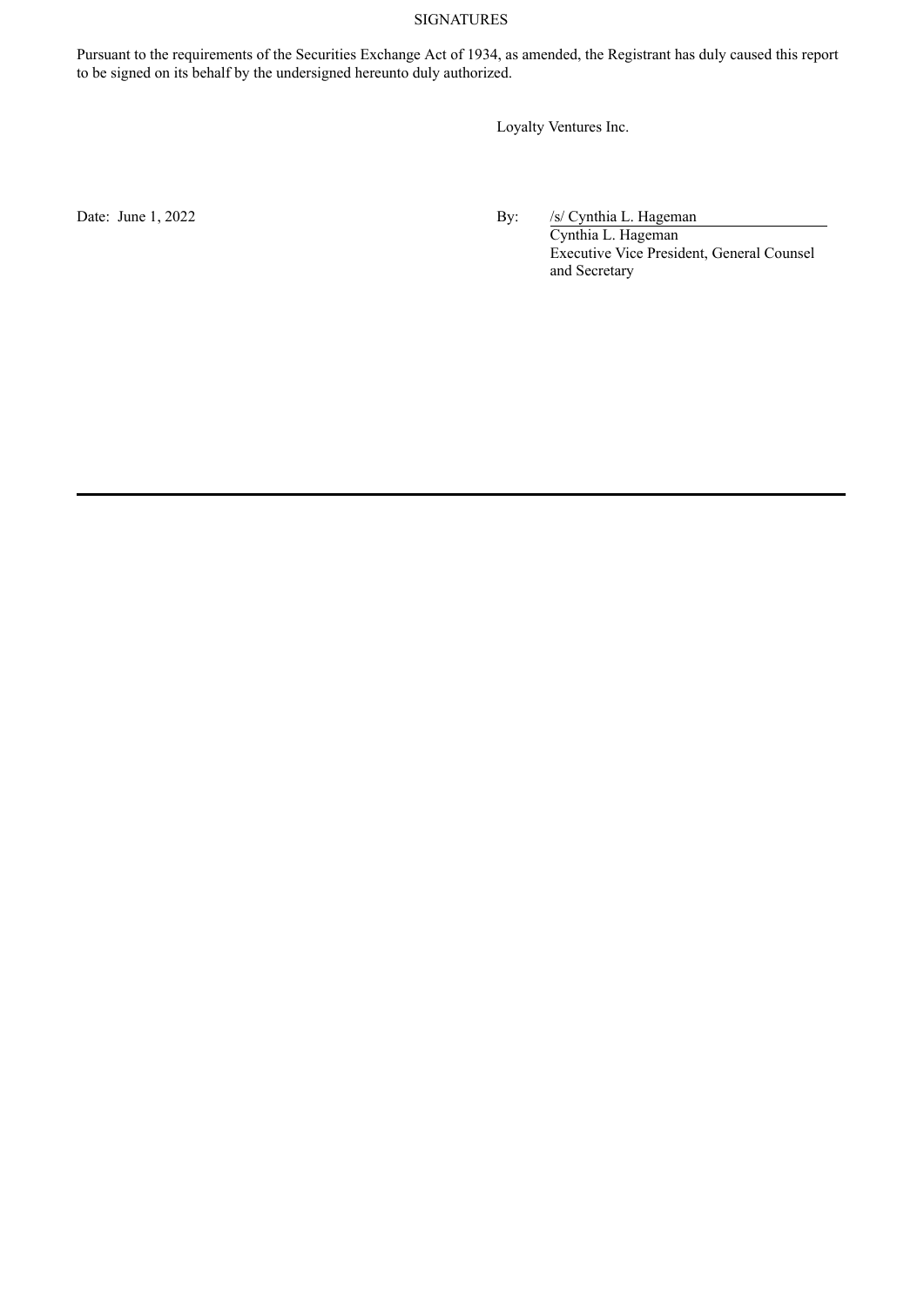#### <span id="page-3-0"></span>**CERTAIN IDENTIFIED INFORMATION HAS BEEN EXCLUDED FROM THE EXHIBIT AS SUCH INFORMATION WOULD LIKELY CAUSE COMPETITIVE HARM TO THE REGISTRANT IF PUBLICLY DISCLOSED. SUCH EXCLUSIONS HAVE BEEN MARKED WITH A [\*\*\*\*].**

#### **SEPARATION AGREEMENT**

**BETWEEN:**

## LOYALTYONE, CO. and LOYALTY VENTURES INC.

(collectively, the "**Company**")

 $-$  and  $-$ 

## BLAIR CAMERON

(the "**Employee**")

**WHEREAS** the Employee has been employed by LoyaltyOne, Co. ("**L1**") since on or about July 2005 in various capacities and under various corporate names and entities;

**AND WHEREAS** as of the Termination Date (as defined below) the Employee was employed as President, AIR MILES® Reward Program of L1;

**[\*\*\*\*]**

**[\*\*\*\*]**

**[\*\*\*\*]**

**NOW THEREFORE** in consideration of the foregoing and the mutual agreements contained herein (the receipt and adequacy of which are acknowledged), the Employee and the Company agree as follows:

- 1. The Employee's employment was terminated effective April 5, 2022 (the "**Termination Date**").
- 2. Following the Termination Date, the Company will provide the Employee with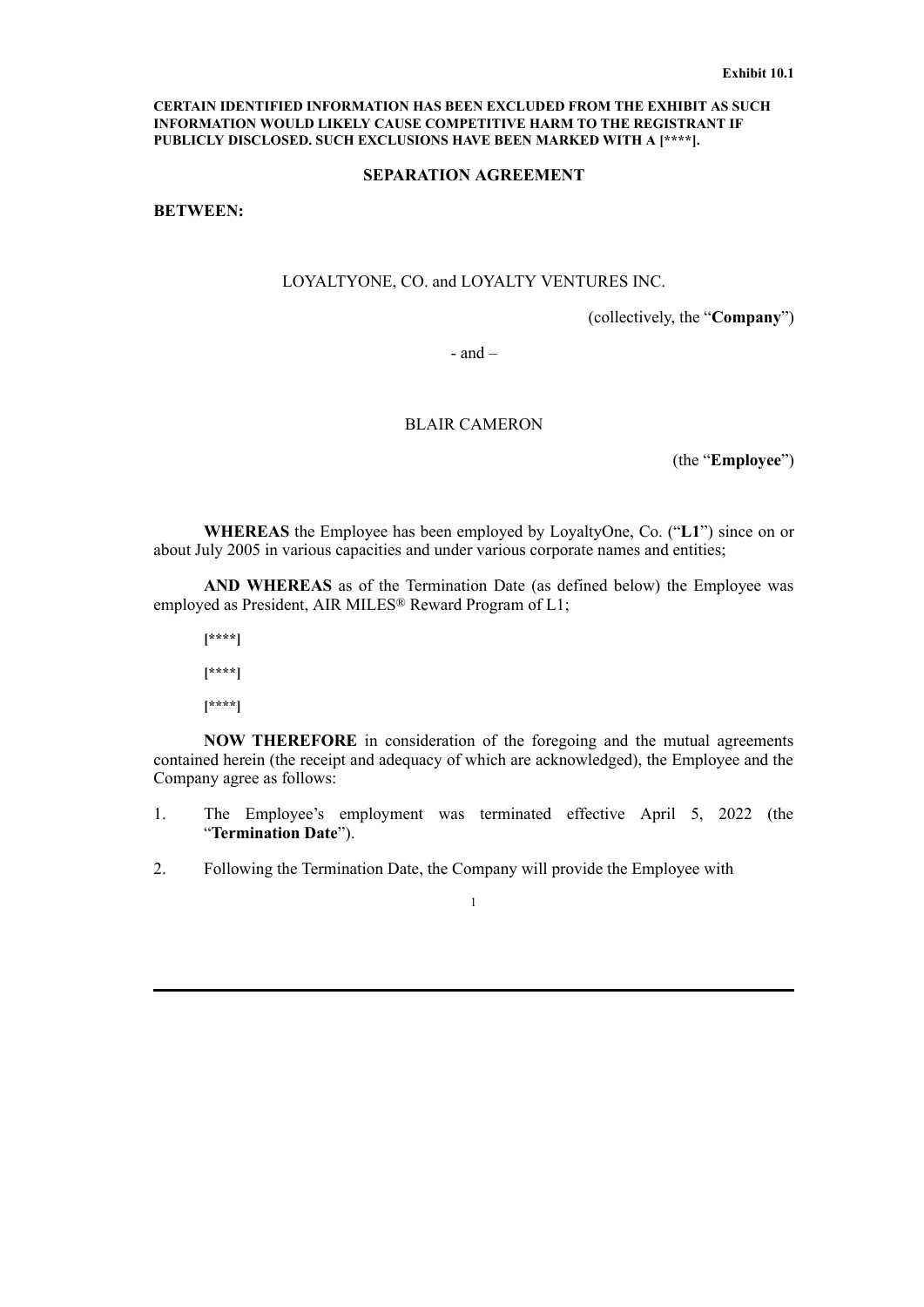the following:

- (a) an all inclusive amount equal to **\$1,416,564** to be paid in equal installments over a period of eighteen months (the "**Severance Period**") in the form of salary continuation in accordance with L1's regular payroll practices. In the event that the Employee commences comparable alternate employment during the Severance Period, the salary continuation payments shall cease and the Employee shall be entitled to a Final Payment. The "Final Payment" shall be calculated as a percentage of the amount not yet paid of the \$1,416,564 salary continuation amount as follows: (i) 0% if the Employee receives an offer of alternate employment within 90 days of the execution of this Separation Agreement; or (ii) 50% if the Employee receives an offer of employment at or after the 90 day period following execution of this Severance Agreement;
- (b) continued participation in L1's group insurance medical and dental benefits, to the extent permitted by the insurer and in accordance with the terms and conditions of such policies, until the earlier of (i) the completion of Severance Period; and (ii) the date the Employee commences comparable alternate employment (the "**Salary Continuation Period**") with the exception of AD&D, long term and short term disability benefits and extended life insurance which will cease on the Termination Date. The Company and the Employee shall pay their respective share of any applicable premiums in accordance with past practice. The Employee may convert his life insurance coverage to an individual policy by contacting the relevant insurer immediately; and,
- (c) continued participation in L1's group registered retirement savings plan and supplemental executive retirement plan for the length of the Salary Continuation Period in accordance with terms and conditions of the relevant plans and policies.
- 3. L1 shall pay to the Employee's law firm, Whitten and Lublin, the sum of \$7,500 (plus HST) in respect of legal fees incurred by Employee, subject to receipt of an invoice from such firm.
- 4. L1 shall provide the Employee with a confirmation of employment letter and agrees that any reference inquiries shall be answered in a manner consistent with the contents of the confirmation of employment letter.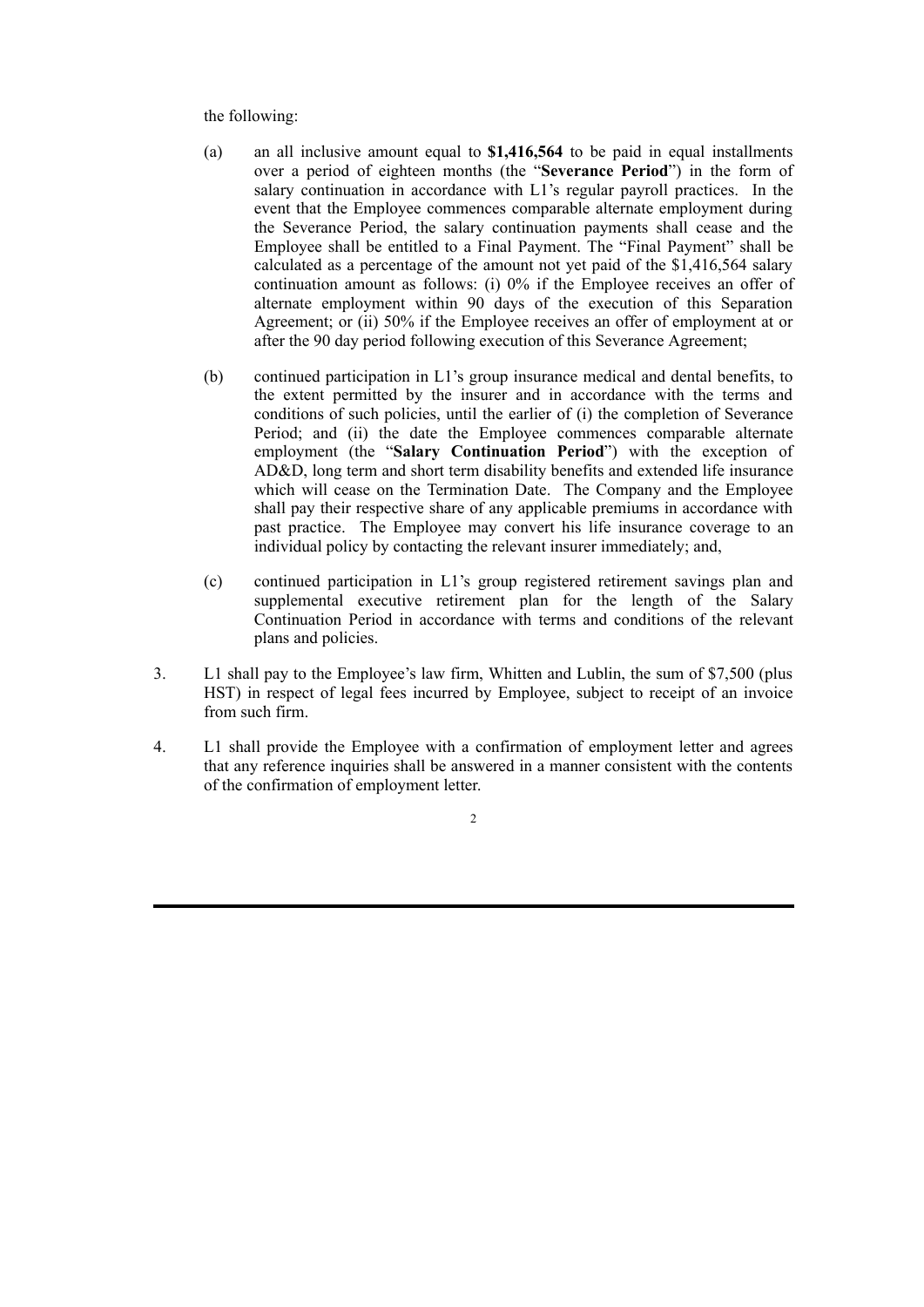- 5. L1 confirms that any refund for taxes paid with respect to Employee's December 2021 replacement grant in the form of a time-based cash award shall accrue solely to Employee.
- 6. Employee acknowledges and agrees that any restricted stock units and any time-based cash awards granted pursuant to the Loyalty Ventures Inc. 2021 Omnibus Incentive Plan that are unvested as of the Termination Date shall be forfeited and no further vesting shall occur beyond the Termination Date.
- 7. The Employee agrees that his eligibility for all other perquisites and/or benefits ceased as of the Termination Date. Any claims the Employee may have in respect of any other perquisites and benefits are deemed to be satisfied by the consideration set out in the Separation Agreement.
- 8. The amounts provided in this Separation Agreement are in Canadian dollars and are inclusive of any and in full satisfaction of amounts owing pursuant to the relevant employment standards legislation or any other contract or agreement between the parties. Employee acknowledges that he has received all amounts owing to him in respect of outstanding expenses and vacation pay.
- 9. The Employee acknowledges that he remains bound by the terms and conditions contained in the Employee Confidentiality & Non-Solicitation Agreement dated March 21, 2011 (the "Agreement").
- 10. The Employee further agrees to return to the Company on or before the Termination Date all equipment, electronics, correspondence, documents, software and other property belonging to the Company, and agrees to delete copies of all confidential information of the Company stored electronically on his computer or other device owned or controlled by the Employee, if any. The Employee further agrees that he will not reproduce any such property. Notwithstanding the above, the Employee may retain the Company phone in his possession, subject to the above provisions.
- 11. The Employee agrees that he will not make, disseminate or publish in any form directly or indirectly any statement critical of the Company or their respective parent or affiliated companies, directors, shareholders, officers or employees, or otherwise defame, disparage, or in any way criticize the reputation or conduct of the Company or any such persons other than truthful communications directly required by applicable laws or judicial or administrative process.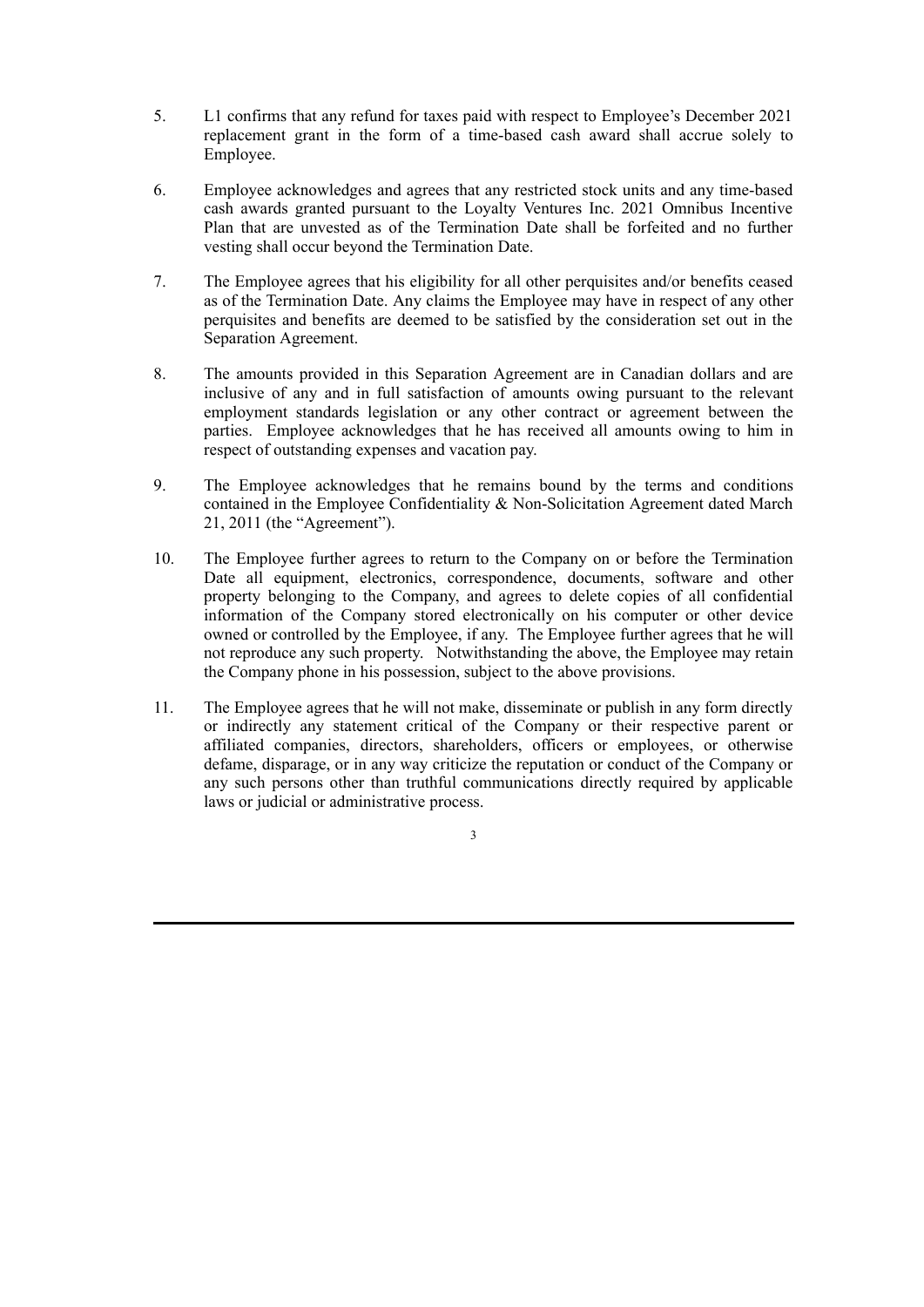- 12. The Employee agrees that he will make himself available to assist the Company as reasonably requested, taking into account the Employee's other professional obligations, regarding prior business arrangements or pending litigation or litigation which may arise in the future concerning matters about which he has or had personal knowledge or which were within the purview of his responsibilities. Employee agrees to reasonably assist in the prosecution or defense of such claims involving the Company or any of its and their respective officers, directors, employees or agents, whether or not such claims involve litigation. This assistance may include but is not limited to participation in interviews, development of factual matters and the giving of documentation and/or testimony, whether by oral testimony, affidavit, at trial or otherwise. The Employee shall be compensated on a reasonable basis for the time that he spends providing assistance.
- 13. The offer as set out above is conditional upon the Employee:
	- (a) executing the Final Release attached hereto as Schedule "A";
	- (b) not disclosing the terms of this Separation Agreement to anyone except his spouse, legal and/or financial advisors (only in strictest confidence in their professional capacity) and/or as may be required by law; and,
	- (c) abiding by the terms in this Separation Agreement including the restrictive covenants contained in the Agreement.
- 14. This Separation Agreement shall be governed and construed in accordance with the laws of the Province of Alberta and the laws of Canada applicable therein.
- 15. The wording in this Separation Agreement was reviewed and accepted by the parties after reasonable time to review with legal counsel and no party shall be entitled to have any of this Separation Agreement construed against any other party as the drafter of the Separation Agreement in the event of any dispute in connection with this Separation Agreement.
- 16. This Separation Agreement shall be binding upon and the benefits shall inure to the Employee and the Employee's heirs and to the Company and their respective successors and assigns.
- 17. This Separation Agreement contains the entire agreement of the parties with respect to the subject matter hereof and may be amended or superseded only by an agreement in writing signed by the Employee and the Company. For clarity, the provisions of the Agreement shall remain in full force and affect.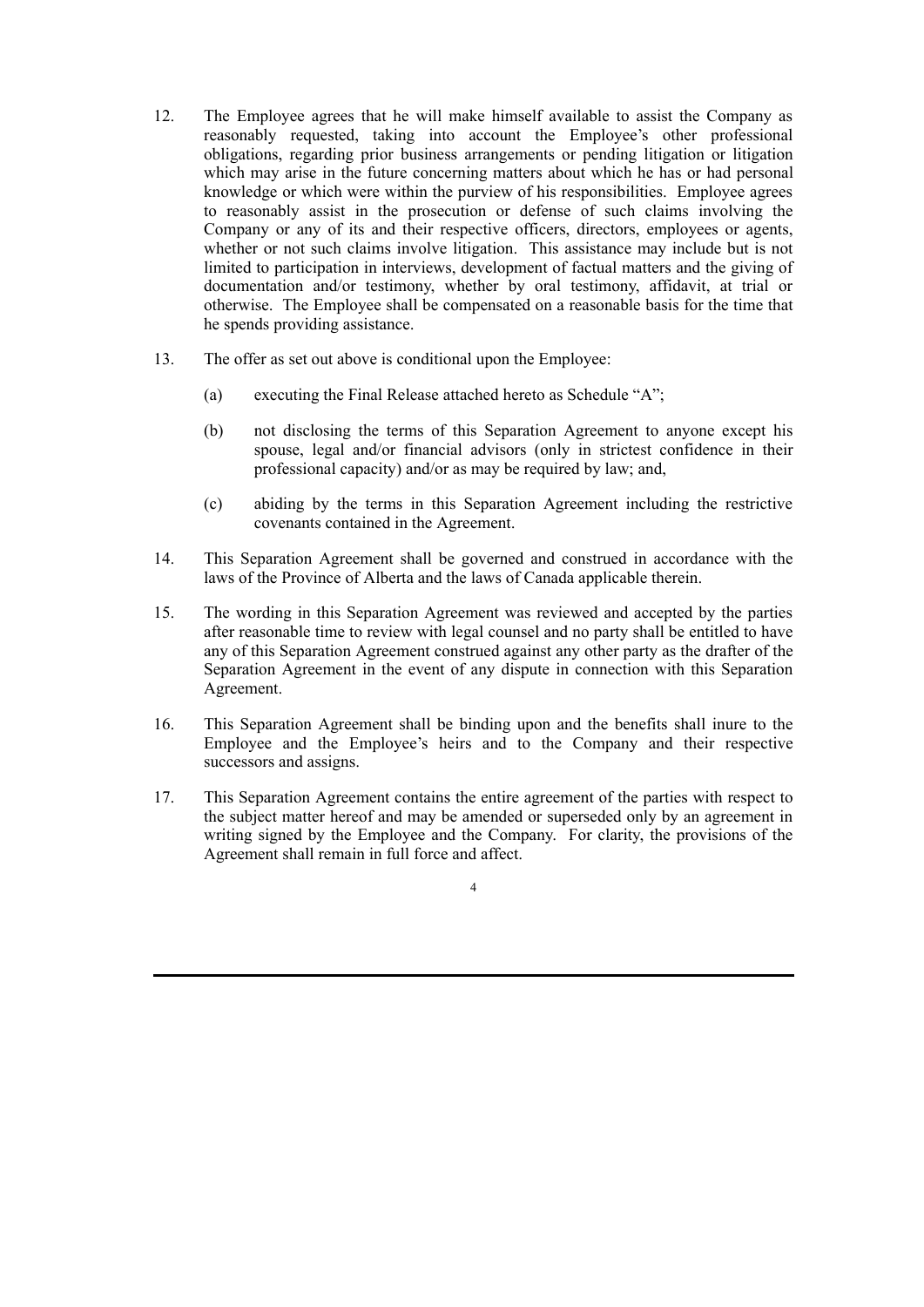18. This Separation Agreement may be executed in one or more counterparts (by facsimile or electronic transmission), each of which shall be deemed an original, but all of which together shall constitute one and the same agreement.

**IN WITNESS WHEREOF** the Separation Agreement has been executed by the parties hereto.

**DATED** this 27th day of May, 2022.

LOYALTYONE, CO. LOYALTY VENTURES INC.

/s/ Cynthia L. Hageman /s/ Charles L. Horn Cynthia L. Hageman Charles L. Horn<br>Director President & Cl

President & Chief Executive Officer

| SIGNED, SEALED AND DELIVERED)<br><b>IN THE PRESENCE OF:</b> |   |                      |
|-------------------------------------------------------------|---|----------------------|
| *****                                                       |   | /s/ Blair Cameron    |
| Signature of Witness                                        |   | <b>BLAIR CAMERON</b> |
| *****                                                       |   |                      |
| Name of Witness                                             |   |                      |
| ****                                                        |   |                      |
| Address                                                     |   |                      |
|                                                             |   |                      |
|                                                             |   |                      |
|                                                             | 5 |                      |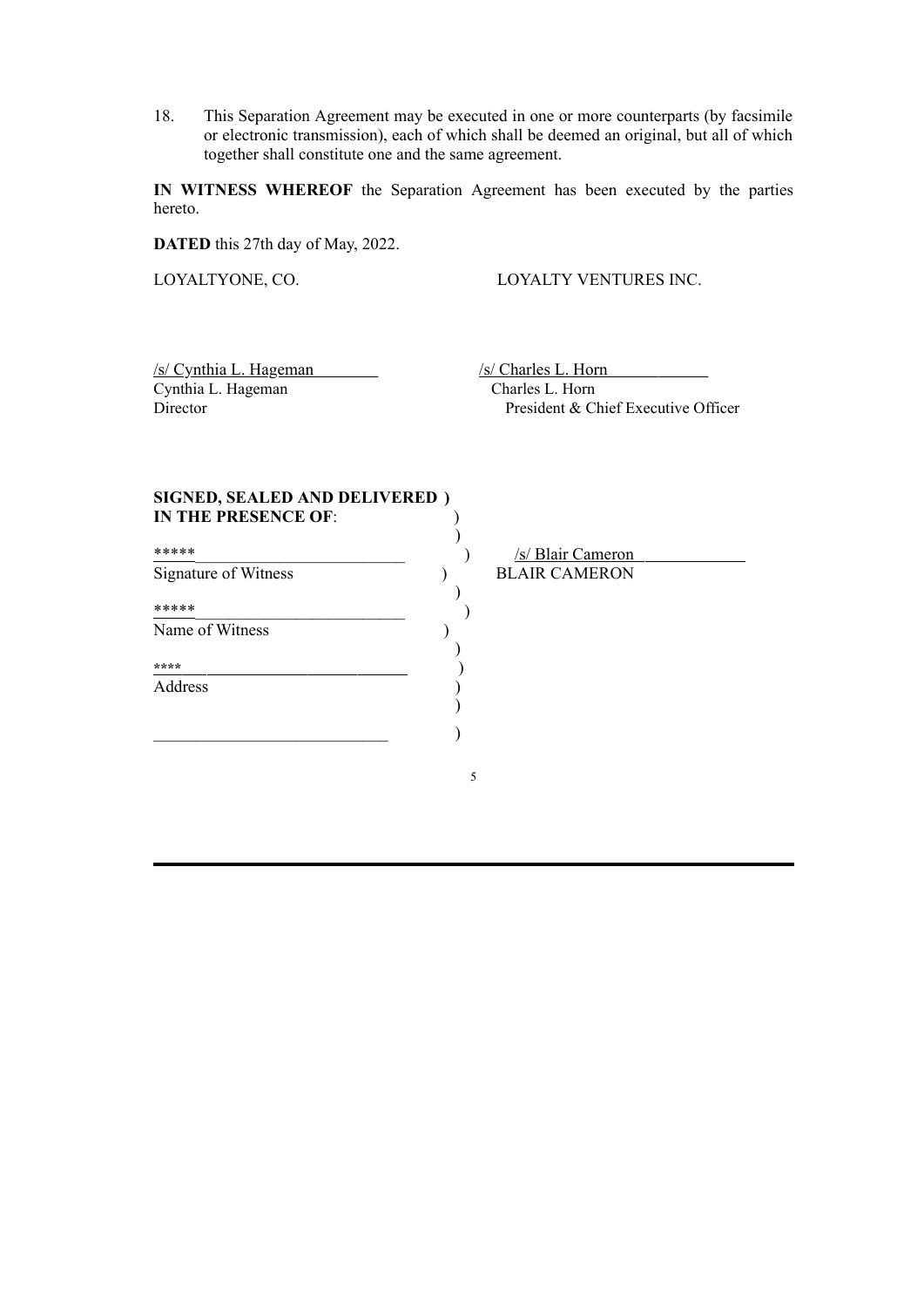#### FINAL RELEASE

**In consideration** of the terms set out in the attached Separation Agreement, dated May 31, 2022 (the "**Separation Agreement**"), I, BLAIR CAMERON, on behalf of my heirs, administrators and assigns, hereby release and forever discharge LOYALTYONE, CO. and LOYALTY VENTURES INC., their parents, subsidiaries and affiliates and each of its respective officers, directors, employees, servants and agents, and its successors and assigns (hereinafter collectively referred to as the "**Releasee**") jointly and severally from any and all actions, causes of action, complaints, contracts and covenants, whether express or implied, claims and demands for damages, indemnity, costs, interest, loss or injury of every nature and kind whatsoever arising, which I may heretofore have had, may now have or may hereinafter have in any way relating to my hiring by, my employment with or the termination of my employment by Releasee, which specifically includes but is not limited to any claims for salary, wages, commission, notice, pay in lieu of notice, termination pay, severance pay, wrongful dismissal, bonus, overtime pay, equity, incentive compensation, interest, vacation pay, holiday pay, or benefits, or any other claims at common law, in equity, contractually or pursuant to the Loyalty Ventures Inc. 2021 Omnibus Incentive Plan, statute, including applicable employment standards or human rights legislation.

**I hereby declare** that I am aware of my rights under the *Human Rights Act* that I have discussed or otherwise canvassed any and all human rights complaints, concerns or issues arising out of or with respect to my employment with Releasee, and that I am not asserting such rights or advancing any human rights claim or compliant.

**For the said consideration**, I further agree not to make any claim, initiate or continue any proceeding against any other individual, partnership, association, trust, unincorporated organization or corporation with respect to the matters dealt with by this Final Release who may claim contribution or indemnity or any other relief from Releasee, or any one of them, by virtue of said claim or proceeding.

**And for the said consideration** I further covenant and agree to save harmless and indemnify Releasee from and against all claims, charges, taxes or penalties and demands which may be made by the appropriate taxing authorities in Canada and Alberta requiring Releasee, or any one of them, to pay income tax, charges or penalties under applicable statutes and regulations in respect of income tax payable by me for services I rendered to Releasee; and in respect of any and all claims, charges, taxes, or penalties and demands which may be found payable by Releasee in respect of myself relating to governmentally regulated or other employment insurance or pension plan programs.

**I expressly declare**, except as set out in the Separation Agreement, that I have no claim of any nature or kind to any entitlement whatsoever arising under or from any group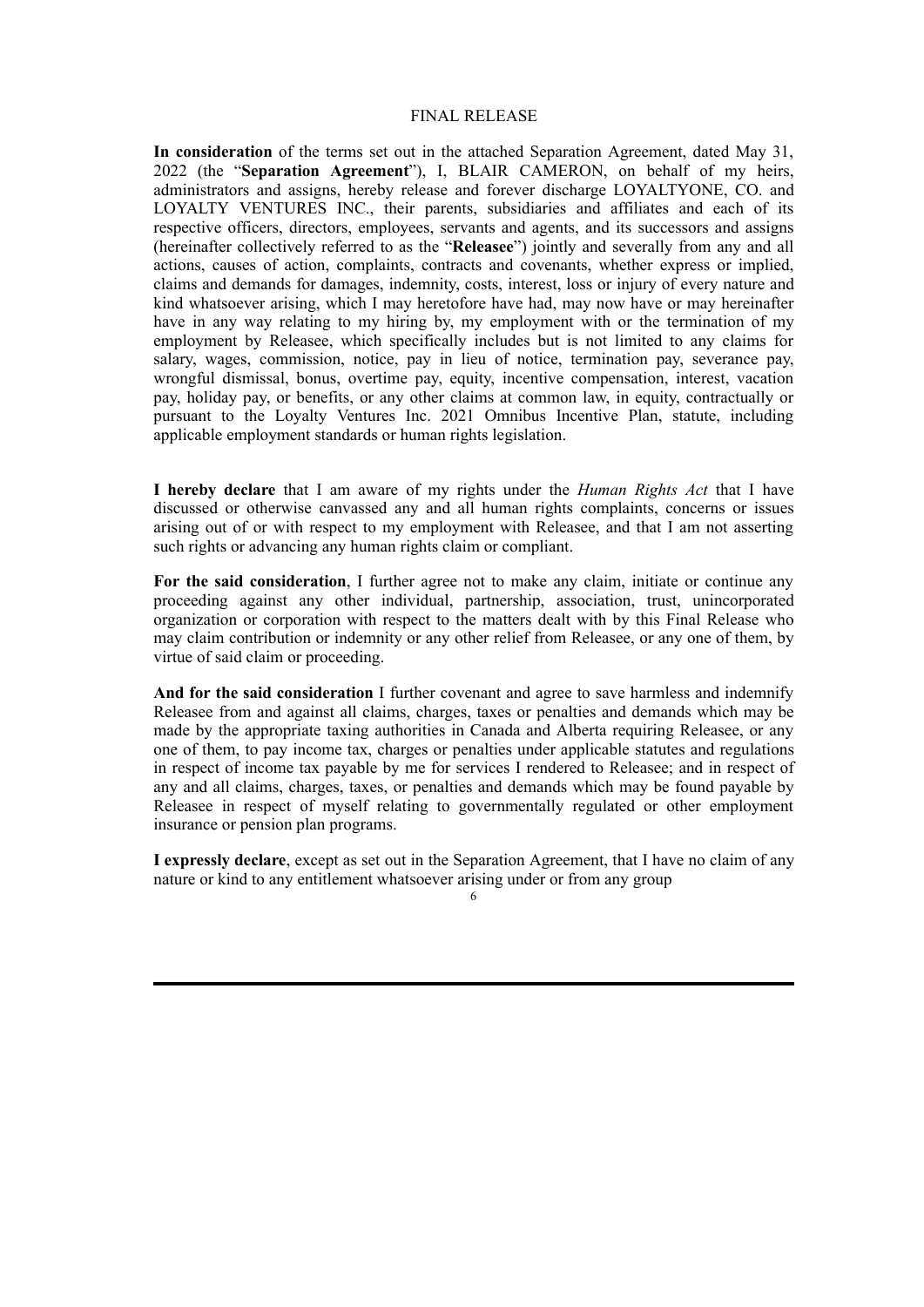health or welfare insurance policy maintained by Releasee for the benefit of its employees including disability or life insurance plans.

**And for the consideration**, I further agree not to discuss or disclose the terms of the Separation Agreement and this Final Release except to my counsel, immediate family, financial advisor, or as required by law.

**I hereby declare and agree** that if I make any claim, demand or complaint or take any action or proceeding against Releasee, or any one of them, arising out of the matters described in this Final Release, that this Final Release shall be deemed to be a complete defense and bar to any such claim, demand, complaint, action or proceeding. Provided, however, that nothing in this Release affects or prevents me from bringing a claim or proceeding against the Releasee in the event of the breach of any term or condition of the Separation Agreement.

**It is understood and agreed** that the giving of the aforementioned consideration is deemed to be no admission of liability on the part of Releasee, said liability in fact being denied.

**I hereby declare and agree** that I have had the opportunity to seek independent legal advice with respect to the execution of this Final Release. I further confirm that I have read and understood this Final Release and that I am executing this Final Release in a free and voluntary manner and that I am under no duress or undue influence in so doing. I hereby voluntarily accept the terms of this Final Release for the purpose of making full and final compromise, adjustment and settlement of all claims as aforesaid.

**This release** will be deemed to have been made in and shall be construed in accordance with the laws of the province of Alberta.

IN WITNESS WHEREOF I have executed this Final Release on the 31st day of May, 2022.